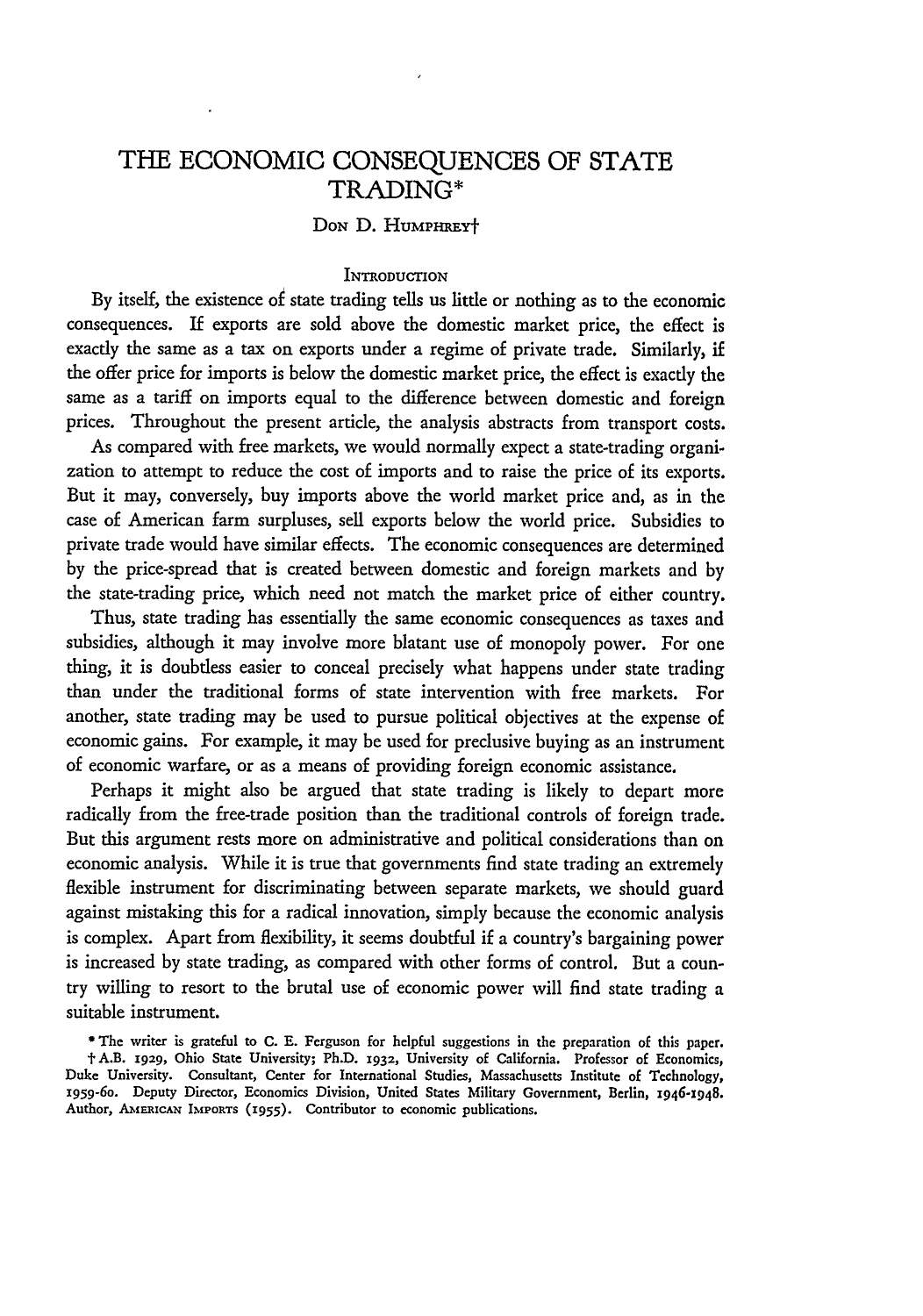#### I

## STATE TRADING COMPARED WITH FREE MARKETS

## A. The Dilemma

Uniform prices between spatially separate markets are desirable on the ground of efficiency and economic welfare. If the price of a commodity is unequal between two countries, the economic welfare of both can be increased by trading until the difference in price is eliminated. In the absence of monopoly power, private traders tend to produce this result by seeking to maximize profits. They buy in the lowpriced market and sell in the high-priced market until prices are equal.

State-trading monopolies create a dilemma because, if they follow the rule of private trade and seek to maximize profits, the economic welfare of the world **is.** impaired by misallocation of resources. Resources are misused in this case because of undertrading as compared with the competitive volume of private trade. It will pay a state-trading organization to discriminate by buying or selling at different prices in separate markets. This is simply because state-trading organizations have enough. monopoly power to influence the price by their own actions.

The objection to price discrimination from a welfare standpoint is that, typically, the exporting country's low-cost production is restricted by raising the price of its. exports, while the importing country's high-cost production is stimulated by thehigher cost of imports. As a result, the pattern of consumption is distorted in both. countries. These effects are the result of undertrading which yields monopoly profits. Hence, the dilemma that a state-trading monopoly must forego monopoly gains in order to avoid the undesirable effects of undertrading from a cosmopolitan= viewpoint.<sup>1</sup>

## B. The Effects of Undertrading

The following analysis compares the effects of state trading with free trade under competitive conditions, since the latter is a familiar point of reference. In order to simplify the exposition, it is assumed in each case that the elasticity of demand, with respect to price is greater than zero and that supply is less than infinitely elastic.

Suppose that a state-trading monopoly attempts to reduce the cost of imports. If it offers less than the domestic price for imports:

- (I) foreign consumption is stimulated,
- **(2)** foreign production is restricted,
- **(3)** domestic consumption is restricted, and
- (4) domestic production is stimulated.

<sup>1</sup> Price discrimination is not confined to state trading, although in this case, the problem is moreacute. It is not uncommon for private firms to sell exports either above or below the domestic price. In some instances, the problem is to allocate overhead costs between products which are largely exported and others which are sold chiefly in the domestic market. With a change in the composition of ouptut and conventional allocation of overhead, discrimination may be unintentional. The demand of large firms. for imports may also be important enough to influence the price.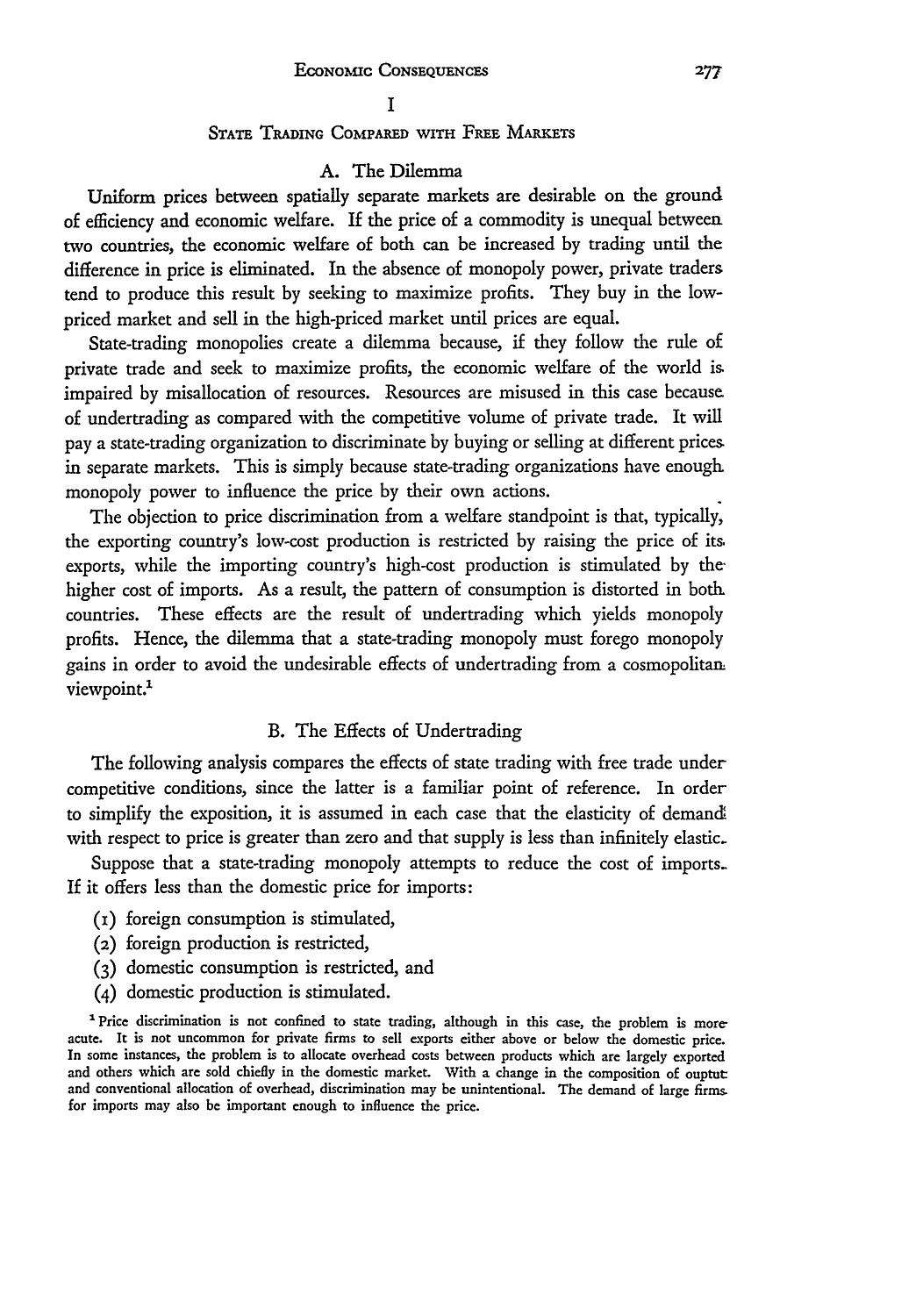These economic consequences are exactly the same as the effect of a tariff on imports. The consumption and production losses from inefficient use of resources are indicated more precisely by graphic analysis at the close of the present article.

Conversely, if the government sells exports above the domestic price:

- (5) foreign consumption is restricted,
- (6) foreign production is stimulated,
- **(7)** domestic consumption is stimulated, and
- (8) domestic production is restricted.

The eight effects outlined above are exactly the same as the economic consequences of a tax on imports and exports equal to the spread between domestic and foreign prices. State trading will show a profit if imports are bought below domestic price or exports are sold above domestic price. That profit is equivalent to the revenue from a tax and will have the same restrictive effect on trade.

The explanation of items **(3)** and (4) and items **(5)** and (6), respectively, is that domestic price is increased by state profits on import trade and foreign price is increased by state profits on export trade. But the explanation of items (x) and (2) and items **(7)** and (8) may not be equally apparent to the reader who is unaccustomed to dealing with the terms of trade. The explanation of items  $(1)$  and (2) is that the profits (tax) on state trading restrict imports and, thus, decrease the foreign price by leaving a larger supply in foreign hands. Similarly, for items (7) and (8), the profits (tax) on state trading restrict exports and lower the domestic price by leaving a larger supply in domestic hands. Just how much of the statetrading profits the foreigner can be made to pay depends on the terms of trade effect, which is discussed below under "Bargaining Power."

A country seeking the maximum advantage from state trading will discriminate also between export markets and between sources of imports. Compared with competitive bidding, it pays to offer lower prices to those countries whose export supply is inelastic and higher prices to those countries whose supply is elastic. Since a lower price in inelastic markets reduces the quantity offered only slightly, while a higher price in elastic markets increases the supply substantially, the average cost of imports is reduced by price discrimination.

Similarly, on the export side, since higher prices restrict sales very little in inelastic markets, while lower prices expand the price-sensitive market substantially, it pays to discriminate according to the elasticity of foreign import demand and charge higher prices, the more inelastic the demand.

#### C. Bargaining Power

In brief, the home country has a strong bargaining position if domestic production is a good substitute for foreign production in the home country's consumption, but a poor substitute in the foreign country's consumption, and conversely. In addition, a country's trading position is stronger (weaker), the smaller (larger)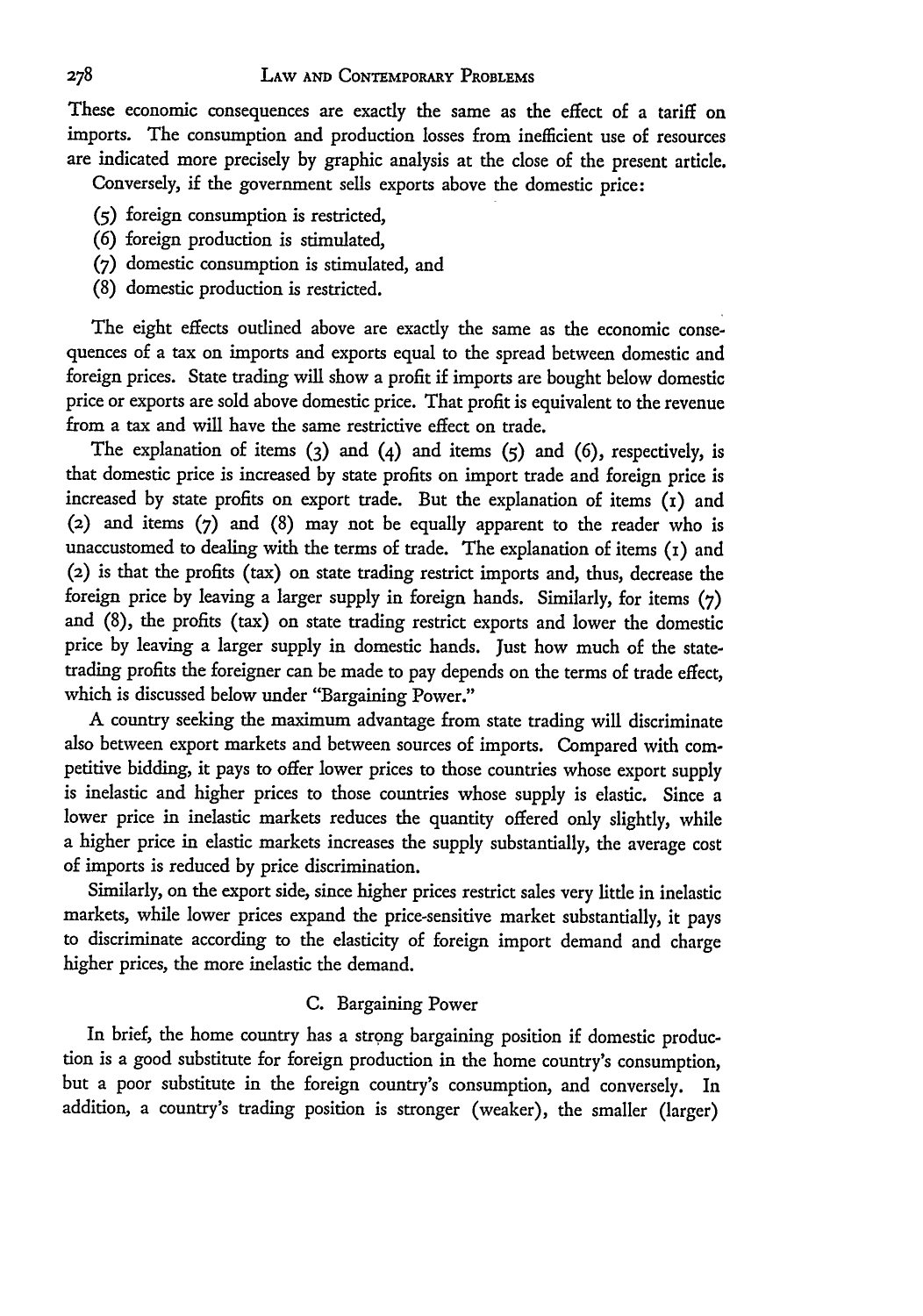the additional cost of expanding its import-competing industries by shifting resources which contract its export-producing industries.

Considerable insight into the nature of this problem may be gained by reference to the terms of trade effects under competitive trading. Other things being equal, a country's bargaining power with respect to imports will be greater, the larger and more elastic its home consumption and production, and conversely. For if the cost of imports is raised against it, the contraction of its import demand will be greater, the more easily consumption can be shifted to substitute products and the more readily home production expands.

For similar reasons, the importing country's bargaining power is greater, the smaller and less elastic the foreign export supply, and conversely. For if foreign production cannot be shifted readily to other lines and foreign consumption is not responsive to a small reduction in price, the foreign country is constrained to export at less favorable terms than under the opposite conditions.

The exporting country's bargaining power is also greater, the larger and more elastic its home consumption and production. For the more readily the contraction of exports can be absorbed by consuming more and producing less at home, the greater is the country's ability to face a period of no trade, and conversely. In addition, the exporting country's bargaining power is greater,  $(1)$  the smaller its exports relative to home production, and (2) the larger its exports relative to foreign production.

It is interesting that these rules, which govern the terms of trade effects under competitive conditions, seem to be indicative, also, of the bargaining strength of statetrading monopolies.2

Now, the ultimate economic sanction is to stop trade entirely for a period rather than accept less favorable terms. As the stronger country succeeds in gaining favorable terms, its power to extract still more concessions diminishes, because complete stoppage of trade would then involve a more serious loss to the stronger country and a less serious loss to the weaker country.

In considering the trading position of *two* countries, the elasticity of the rest of the world's export supply may be counted as part of the importing country's bargaining strength. Similarly, the elasticity of third countries' import demand will augment the exporting country's bargaining power.

#### I. *An illustration*

Price discrimination and bargaining power may be illustrated by foreign trade in rubber. Since the United States now produces chemical rubber, its import demand for natural rubber is presumably more elastic than that of other manufacturing countries which produce no close substitute. Hence, if the natural-rubber-producing countries were to form a state-trading cartel, their profits could be increased by

<sup>2</sup> see **GoTrrP'ED** HABPRLER, THE THEORY OF **INTERNATiONAL** TRADE **227-30 (1950); 4-** *J.* **E. MEADE,** TRADE **AND** WELAE x83-85 **(x955).** The present article is substantially indebted to Meade, especially the latter part of *id.* **c. io.**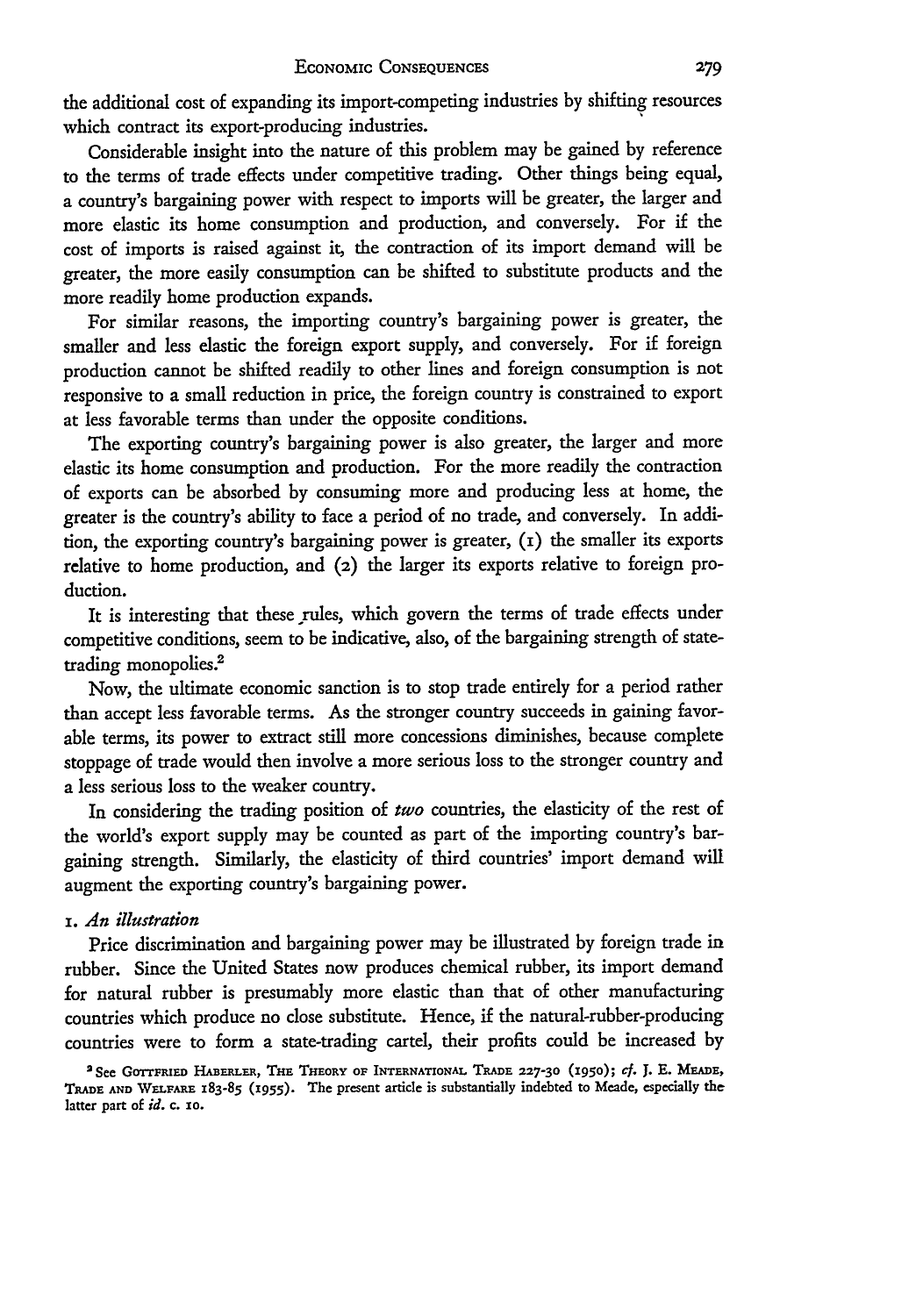charging higher prices to other countries than to the United States. Moreover, the elasticity of foreign import demand for raw rubber is likely to be low. Assuming that automobile tires are the principal use of rubber, it seems unlikely, for example, that automobile sales would be appreciably restricted by a ten per cent increase in the price of raw rubber. The producing countries would have to act in concert; otherwise, the importing countries would shift their purchases to the cheapest source of supply.

Since demand for one good is a function of the price of its substitute, American consumption of chemical rubber could be reduced by lowering the price of natural rubber in the United States. The state-trading monopoly could increase profits, at least in the short run, by charging higher prices to those manufacturing countries whose import demand for natural rubber is less elastic than that of the United States. Price discrimination can be profitable so long as there are differences in the total elasticity of demand.

But in the long run, the higher price of natural rubber in other manufacturing countries would stimulate their demand for chemical rubber. They would be encouraged, by price discrimination, to import chemical rubber from the United States and to produce chemical rubber at home. In the end, the world would make too little use of its natural resources for producing natural rubber and use too much scarce capital to produce man-made rubber.

From this, it will be clear that the bargaining strength of natural-rubber-producing countries has been reduced by the advent of chemical rubber, which increases the elasticity of demand for natural rubber. Moreover, the bargaining position of natural-rubber-producing countries may be weak because (i) elasticity of homecountry demand for rubber may be zero, and (2) the supply of natural rubber is likely to be rather inelastic until producing countries are sufficiently developed to have alternative employment for their resources.

# D. Subsidized State Trading

Thus far, we have considered state trading mainly as a means of raising the price of home-country exports and lowering the price of home-country imports. This involves undertrading as compared with the free-market volume of trade. In the opposite case, a state monopoly might overtrade, which would have the same economic effects as a subsidy to private traders.

Now, a state monopoly which paid a premium price above the free market for its imports and sold its exports below the free-market price would have economic consequences exactly opposite to the eight effects outlined above, provided always that the volume exceeded the free-market volume of trade. Thus, if a state monopoly were to expand the volume of its import trade by means of a subsidy:

- (i) foreign consumption would be restricted,
- (2) foreign production would be stimulated,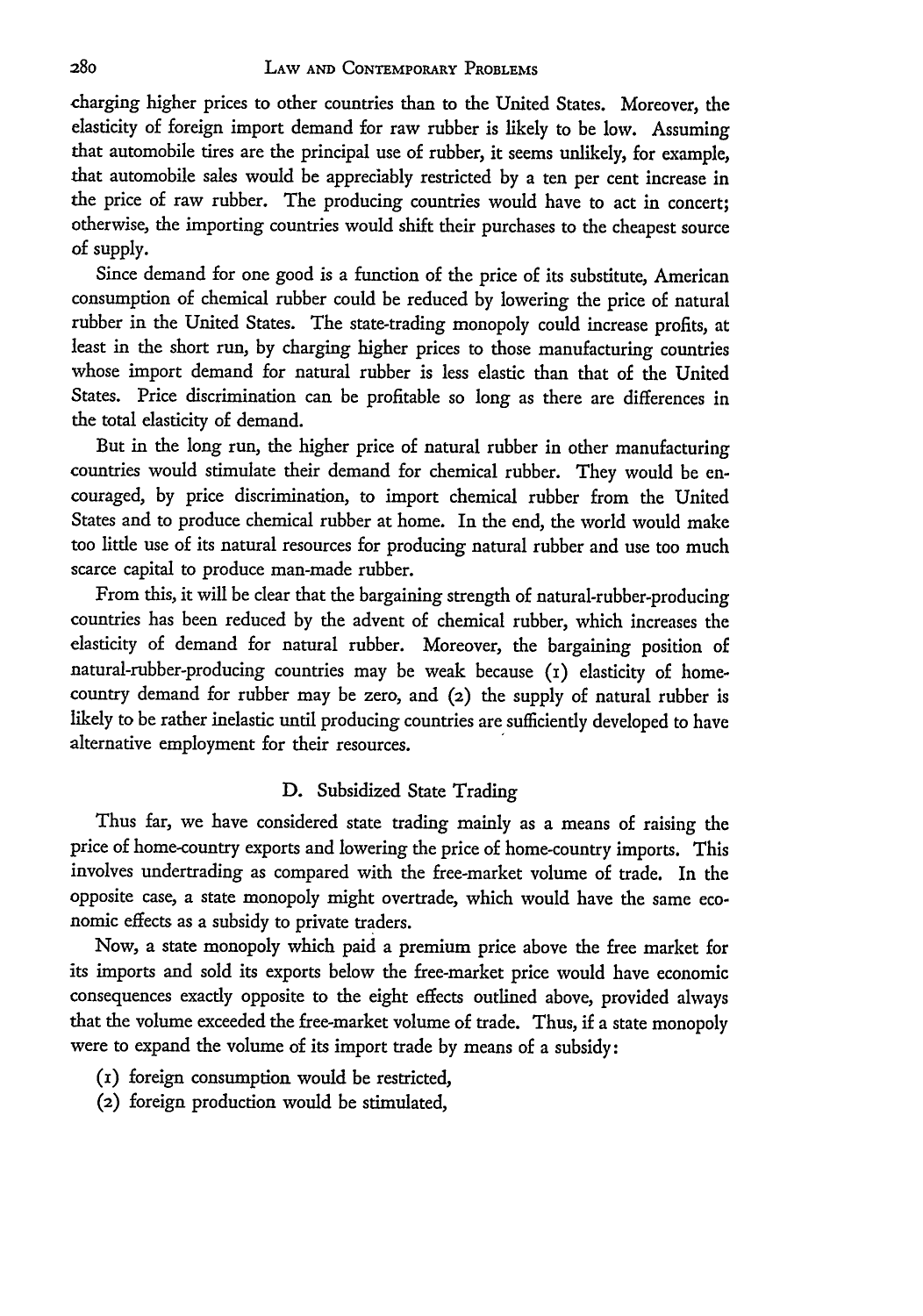- **(3)** domestic consumption would be stimulated, and
- (4) domestic production would be restricted.

This would result in misallocation of resources and distortion in the pattern of consumption which would decrease the economic welfare of the world. The effects of overtrading are symmetrical with the effects of undertrading.

It may be of interest to consider also some hybrid cases—namely, those where a subsidy does not lead to overtrading. Governments may, for noncommercial reasons, decide to subsidize trade. But this decision does not necessarily entail an expansion in the market volume of trade. In fact, a subsidy may be combined with undertrading.

One of the strident complaints heard from many parts of the world today is that the terms of trade are unfair to raw-material-producing countries. We are not concerned here with the justice of this complaint, but rather with the economic consequences of measures to assuage the new nationalism of underdeveloped countries. Except for the disposal of our farm surpluses, the United States is prone to insist on private trade at market prices, while, at the same time, we give economic assistance to underdeveloped countries. On the other hand, the Soviet Union and Communist China, as it suits their political strategy, are ready to buy raw materials at a premium above the world market price. What is the difference?<sup>3</sup>

Let us imagine, first, that the American Government were to subsidize state trading for the purpose of assisting the economic development of raw-materialproducing countries and to forestall economic penetration by the Soviet Union. Assume that the Government pays a premium price of ten per cent and imports at a loss whatever quantity is demanded by domestic buyers at the free-market price. In this case, state trading has no direct effect on foreign trade or on the use of national resources, because both the foreign and domestic market price remain unchanged. Exactly the same effect could be achieved by a foreign export tax combined with an American import subsidy to private traders. Either state trading or tax-cum-subsidy would provide foreign economic assistance, financed largely by the American income tax. Since state trading may help to avoid the stigma of inferiority often felt by the poor, the exporting country might prefer a premium price for its exports to direct financial assistance. This feeling is not so surprising when we recall that American farmers strongly prefer "fair prices," which enable them to "earn" their income by "getting it through the market," to direct subsidies by the Treasury.<sup>4</sup>

Secondly, suppose that, after a time, the Congress refuses to continue the subsidy, but sanctions continuation of premium prices for imports. The state-trading monopoly then pays a ten per cent premium above the foreign price, but neither loses nor

<sup>&</sup>lt;sup>3</sup> Whether or not the Soviet Union provides foreign economic assistance by paying a premium price for imports depends, obviously, on the price charged for Soviet exports.

**<sup>&#</sup>x27;** A more practical reason for this preference may be the difficulty of getting the Congress to vote taxes for direct subsidies, even though government support prices are equivalent to a tax on consumption.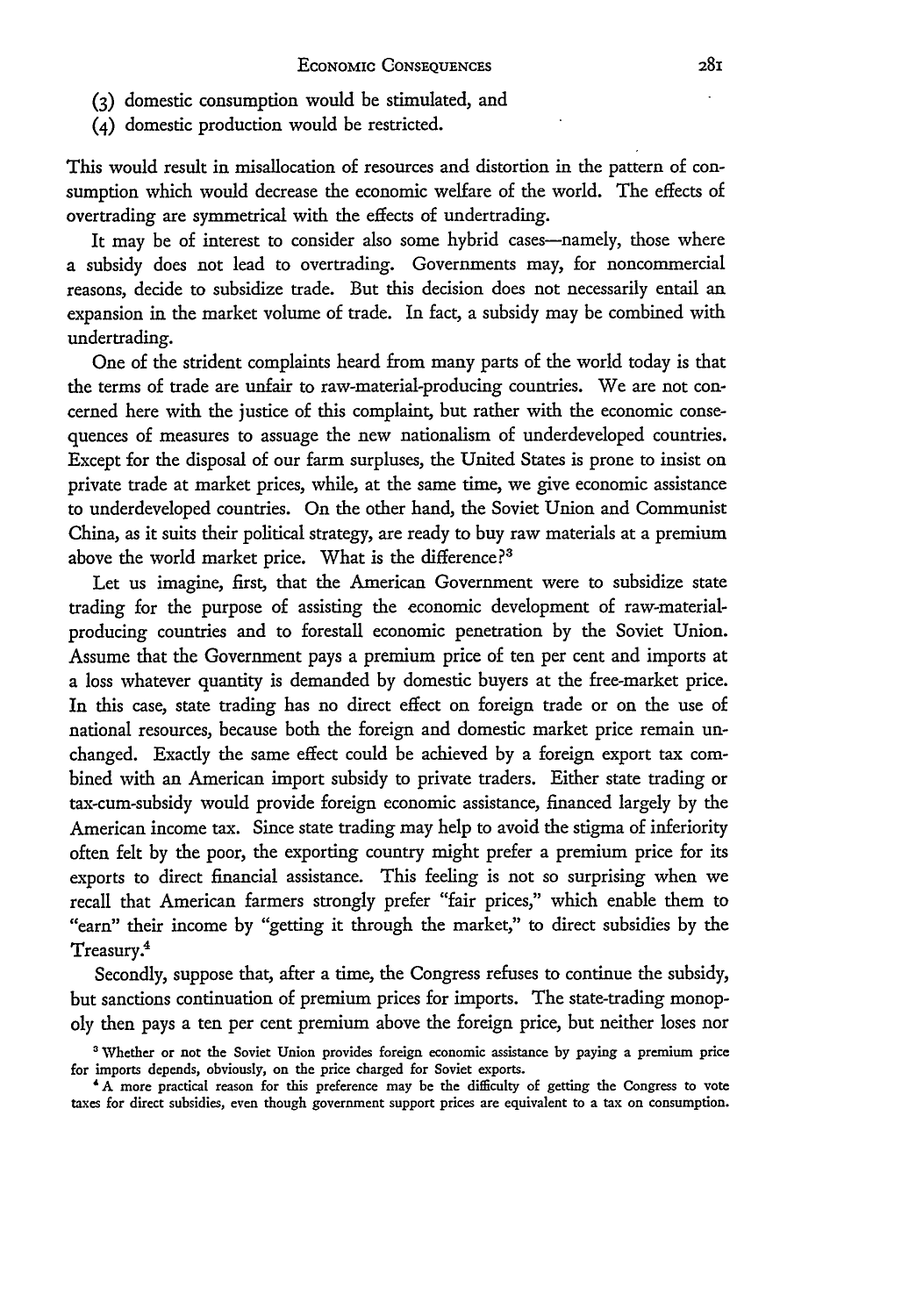profits from raw material imports, which it resells at cost in whatever quantity the domestic market will absorb.

In this case, the effect on use of resources is exactly the same as an import tariff of ten per cent, the revenue from which is turned over to the exporting country. Such a policy would provide foreign economic aid by taxing imports. The same effect could be achieved by a foreign tax on exports (provided that America cooperated by placing a prohibitive tax on raw material imports via third countries). Thus, the difference between unsubsidized and subsidized state import trade at premium prices is that the first taxes American consumption of imports, while the second provides foreign aid, mainly, by taxing American incomes. The import tax reduces the economic welfare of the world by distorting the pattern of both consumption and production, while the income tax affects only the incentive as between work and leisure.

State-trading restrictions on raw material imports also have important indirect effects on the foreign trade between manufacturing countries. These will presently be treated **by** graphic analysis.

#### *i. America's farm surplus*

From the above, it is clear that the effect of subsidized state trading depends on whether there is undertrading or overtrading as compared with the competitive volume of trade. A simple case of overtrading because exports are priced below the world market would:

- **(i)** stimulate foreign consumption,
- (2) restrict foreign production,
- **(3)** restrict domestic consumption, and
- (4) stimulate domestic production.

But the state trading of American farm surpluses is by no means this simple. In the first place, American commercial exports are restricted by high domestic support prices coupled with acreage controls. Although farm production is not rigidly controlled, acreage allotments have been reduced as output per acre increased. Thus, both domestic and foreign consumption are initially restricted, and, in some cases, production is doubtless stimulated in third countries.

In the second place, most foreign countries protect domestic agriculture by restrictions on imports and, in some instances, by subsidies to production and exports. For these reasons, commercial exports are undertraded, compared with the freemarket volume, so that some subsidy is required to expand trade to the free-market level. This, however, is not the primary objective of the Commodity Credit Corporation.5 Although our domestic farm program carries an umbrella which, to some extent, protects the home production and exports of third countries, our policy is to

<sup>&</sup>lt;sup>5</sup> Even though the mechanics of exporting farm surpluses may be delegated to private traders, they act as agents **of** the Commodity Credit Corporation, which owns the commodities and determines the terms on which they are sold.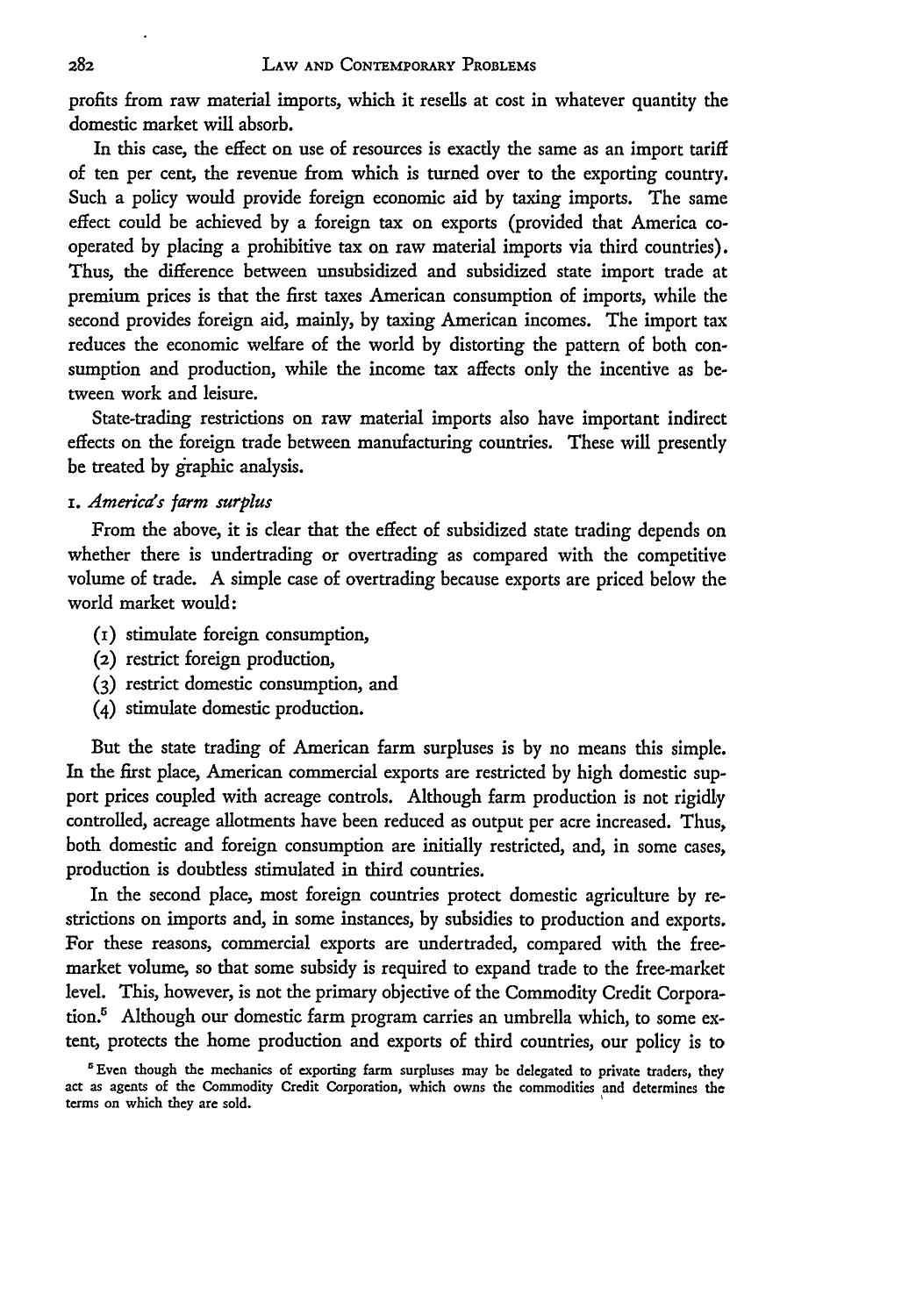make every effort to dispose of America's domestic surpluses in markets and on terms which do not interfere significantly with commercial exports.<sup>6</sup> This provides an excellent example of the administrative flexibility of state trading. It appears **im**practical to attempt the same thing **by** means of subsidies to private trade.

#### **E.** Exchange Rates

Like other departures from the free market, the effect of state trading on the use of resources cannot be evaluated without reference to the equilibrium rate of exchange for currency, which balances a country's exports and imports.

Suppose that a state-trading monopoly imports freely whatever is demanded **by** domestic buyers at a price ten per cent above the foreign market price, which is equivalent to a ten per cent tariff across the board. If the country's currency were initially overvalued ten per cent with fixed exchange rates, this restriction on imports would represent a step toward the equilibrium free-trade position. For if the currency were devalued to the equilibrium price, private traders would have to pay ten per cent more of their own currency to obtain the foreign exchange for each deal; this is the same as a state-trading monopoly which charges domestic buyers ten per cent above the foreign price before devaluation. In order fully to restore the equilibrium terms of trade without depreciating its overvalued currency, the state monopoly would also have to subsidize exports across the board and sell them ten per cent below domestic costs. In this sense, a debtor country whose exchange rate needs adjustment may be moving toward a free-trade position by a state-trading monopoly which subsidizes its exports and profits from its import trade.

What, in the opposite case, is the effect of a state-trading monopoly which charges a uniform ten per cent excess price above the domestic market for all its exports and undertakes to satisfy all demands for imports at a price ten per cent below the domestic market? This would have exactly the same effect as a ten per cent appreci-

<sup>0</sup> To disentangle the effect of state trading on the use of resources from broader aspects of the domestic farm program would require detailed examination, commodity by commodity, and only a few general suggestions can be offered here. In selected markets, state trading has undoubtedly increased foreign consumption. Without this discriminating export trade, domestic price supports would probably break down sooner, owing to the cost of accumulating huge domestic surpluses.

A basic question is the extent to which domestic support prices retard the shift of farm labor to more productive nonfarm employment. The answer varies so substantially between geographical areas that generalization may easily be misleading. Despite support prices, the rate of migration off farms has been impressive. Inconclusive statistical evidence suggests that migration depends more on the nonfarm demand for labor than on the level of farm prices. This implies that the return to human resources on the farm is still below the return to comparable resources in nonfarm employment.

A corollary of the domestic farm program has been a great improvement in methods of farming, so that human and capital resources are used more efficiently. But some land is farmed overintensively and is probably overvalued as a result of excessive land rents produced by acreage controls.

Finally, the criteria of economic efficiency are perfectly competitive equilibrium prices. But owing to the inelasticities of demand and supply, the free-market price is likely to diverge substantially from the long-term equilibrium. For this reason, current free-market agricultural prices may not be a very good. criterion of economic efficiency in areas where the farm 'labor supply is excessive and off-farm migration continues at impressive rates.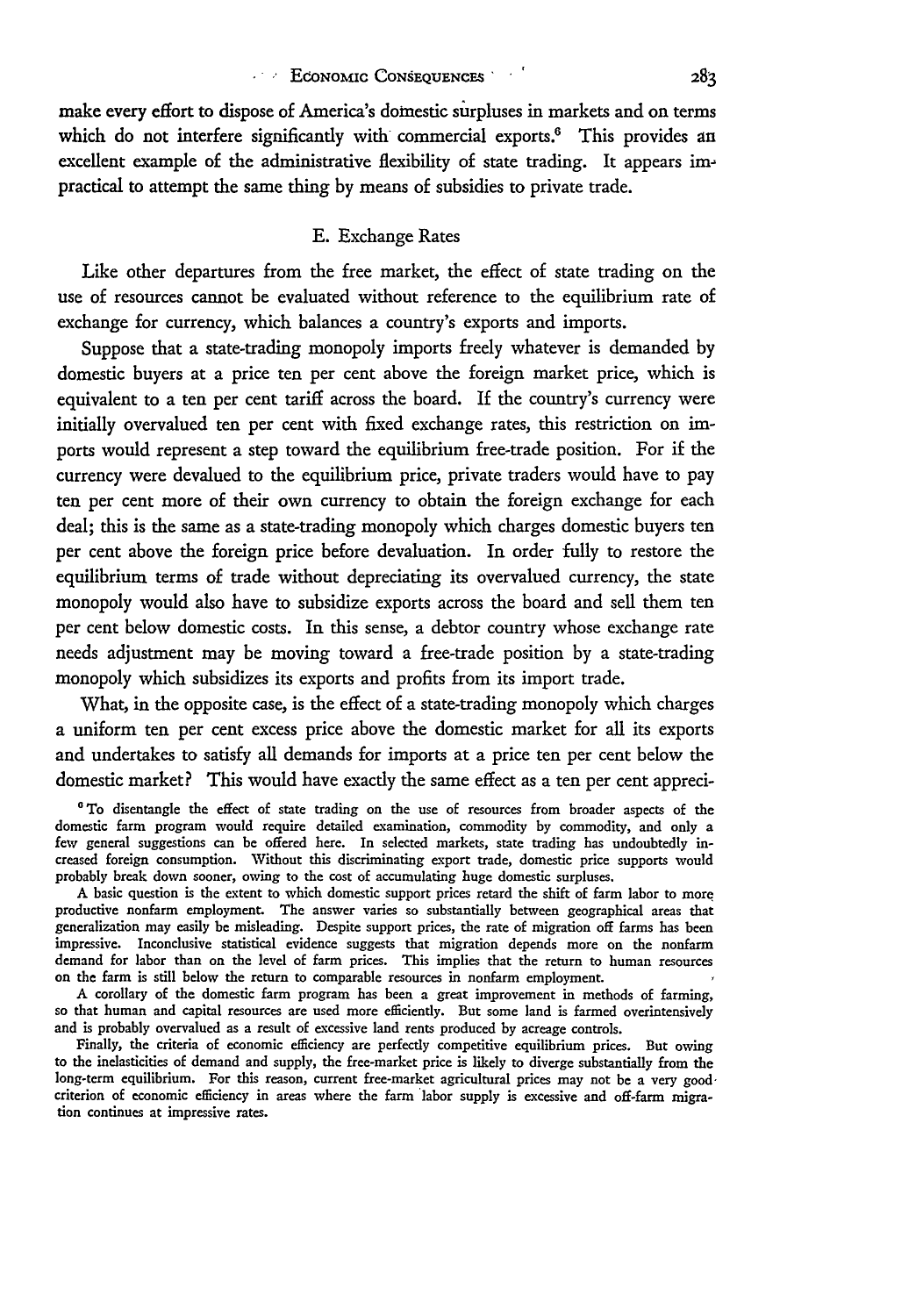#### **LAW AND** CONTEMPORARY PROBLEMS

ation of the country's currency.<sup>7</sup> If we assume that trade were initially balanced and, further, that free exchange rates were allowed to preserve equilibrium trade, state trading, as prescribed above, would have no real effect whatever, because the country's currency would depreciate by ten per cent, thus offsetting exactly the effect of a uniform subsidy and export tax.8

Now, it is obvious that the essence of state trading is discrimination, rather than the uniform treatment of exports and imports. The purpose of this theoretical excursion is merely to show that with rigid exchange rates and disequilibrium trade which have commonly prevailed since the war, it is impossible to evaluate precisely the effects of *ad hoe* state trading. But enough has been said to indicate why state trading, as well as other restrictions and subventions, may represent a step toward, as well as a departure from, the optimum trading position from the point of view of world consumption and production.

### F. A Second Best

The world is full of man-made constraints on production, consumption, and trade. We seem prone to assume that if all the optimum conditions are unattainable, the second-best choice is to attain as many as possible. This common-sense view is in error. There is no *a priori* basis for evaluating suboptimal alternatives. If the best is unattainable, it is not necessarily, or even probably, true that a second-best choice is one which fulfills more, rather than fewer, optimum conditions.<sup>9</sup>

When a constraint is introduced which removes one of the optimum conditions of trade, the remaining conditions for achieving the optimum are, in general, no longer desirable, even though attainable. For a second-best optimum is achieved only by introducing appropriate countervailing constraints. Moreover, a second-best solution can be achieved in many different ways, for while there is only one first best, there are many second bests.

The implication of this general theorem is, it seems, to moderate any general criticism which might be aimed at state trading, as such. The policy implied by the theory of a second best is that one market imperfection justifies another, provided the second goes as far as possible to offset the first. But this should not be construed to imply that state traders actually seek a second best, or, in fact, really know what they are doing in terms of evaluating suboptimal opportunities for trade.

**'** Strictly speaking, the tax and subsidy in each case would have to apply to all transactions, including invisibles as well as commodity trade.<br><sup>8</sup>It may be of interest to note that profitable state import trade may have the same economic effect

**'** See Lipsey **&** Landcaster, *The General Theory of the Second Best,* **24 REv.** EcoN. **STuDIES I** (1956).

as profitable state export trade accompanied by adjustment of the exchange rate. If the currency is devalued 10% and a state monopoly charges a uniform profit of 10% on all exports, the effect is exactly the same as charging a uniform profit of io%' on all imports with fixed exchange rates. Devaluation, in the first case, offsets the effect of state trading on the export terms of trade and, at the same time, raises the cost of imports **by** io%. This is exactly the same as the second case, in which state trading raises the cost of imports **by** io%. Meade makes this point, though not in connection with state trading. MEADE, op. cit. supra note 2, at 166.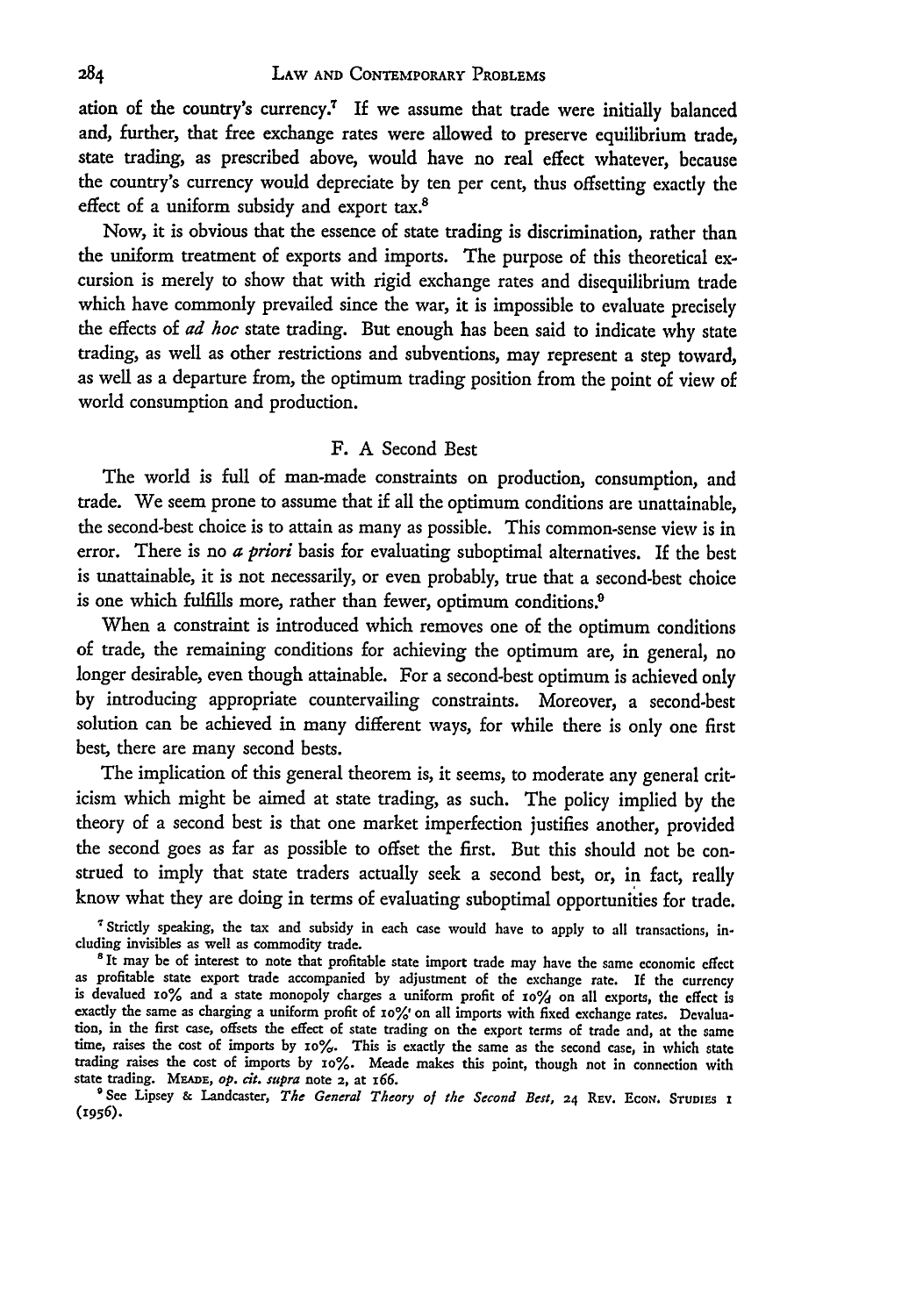#### **G.** General Commodity Taxes

Although tariffs are likely to be the more important, it is worth noting that the optimum conditions of foreign trade are not fulfilled if domestic consumption or production is taxed. A production tax is likely to restrict exports and increase imports, while a consumption tax has the opposite effects.

By increasing domestic costs of production, a production tax will **(I)** restrict exports as well as domestic supply, and **(2)** increase imports, in case of importcompeting products, since foreign costs of production do not include the tax.

The opposite effect is illustrated by American agricultural support prices, which are the equivalent of a tax on domestic consumption. They unquestionably increase export supply. Similarly, the American consumption tax on automobile tires increases export supply to the extent that it restricts domestic demand. The British tobacco tax restricts imports to the extent that it restricts domestic demand. The case of gasoline appears to be slightly more complex: an American consumption tax increases export supply, but generally higher foreign consumption taxes are likely to restrict foreign demand by a larger amount.

#### II

#### **A.** Direct Effects

#### **GRAPHIC** PARTIAL **EQUILIBRIUM** ANALYSIS

We return now to a more detailed analysis of the effects of undertrading. If we assume, as in an earlier case posed, that the United States Government imports natural rubber in such quantities as to keep the domestic price ten per cent above the world price:

- **(i)** domestic consumption of natural rubber is restricted,
- **(2)** domestic production of chemical rubber is stimulated,
- **(3)** the world price of rubber falls slightly, shifting the terms of trade against exporting countries, which stimulates foreign consumption in third countries, and
- **(4)** a profit or revenue **Is** produced on the surviving volume of imports.

These separate effects are shown dearly **by** graphic analysis in figure one. Qualitative differences in raw rubber are abstracted from in order to simplify the diagram. **DD'** is aggregate American demand for raw rubber, both chemical and natural. **S** is the American supply schedule of chemical rubber. Sx is world export supply of natural rubber.'

**<sup>5</sup> 'A** flat supply curve may, perhaps, be justified for the market period of a season's harvest. This special case is introduced to simplify the initial diagram. The general case of increasing costs in all countries is shown in figure **2. By** redefining the supply curves, figure **2** can easily be adapted to the present problem.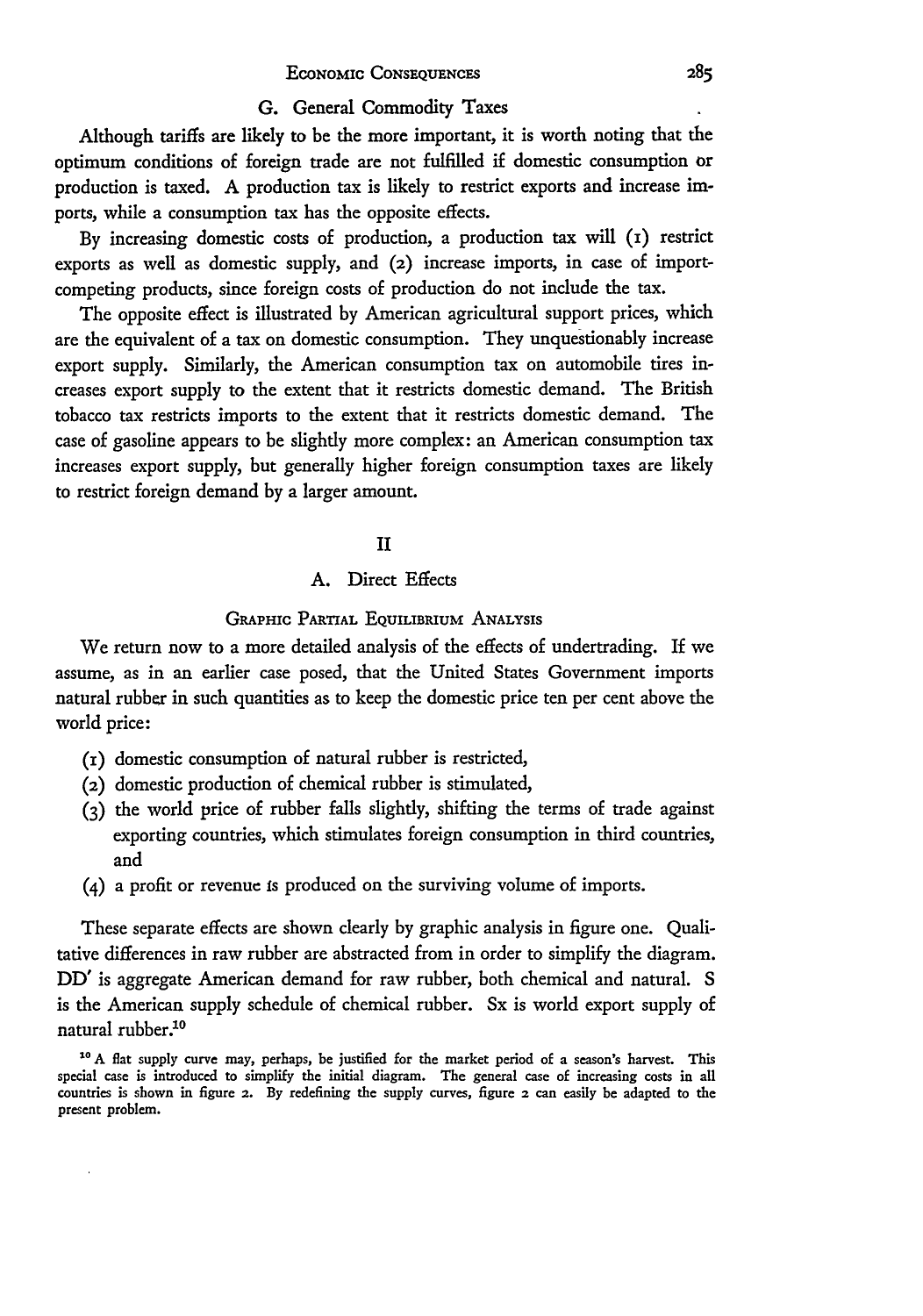

Under free trade, the price of both chemical and natural rubber is at p, where American demand for Ap units is satisfied by domestic production of Ac plus imports of cp. When a ten per cent price spread is introduced, the American price rises to **p',** while world price falls to p". Demand is then supplied by production of Ba plus imports of ap'. Imports are reduced by cb plus ep, the productionexpanding and consumption-contracting effects, respectively. This decline of American import demand reduces the world price slightly from p to p", the terms of trade effect. (World supply, then, becomes S'x.)

In old-fashioned terms, which are simple and familiar and may, perhaps, be justified as an approximation, the production loss from less efficient use of resources is triangle abc.<sup>11</sup> Since the area under the supply curves represents costs, triangle abc is the additional cost of substituting high-cost domestic production for imports.

Similarly, triangle p'pe represents the consumption loss, which will be developed more fully in explaining the indirect effects.

286

<sup>&</sup>quot; <sup>1</sup> In Marshallian analysis, starting at the free trade equilibrium price, p, the consumers' surplus is the area above the price line **Ap** and below the demand curve. The corresponding producers' surplus is AcS, the area above domestic costs and below the price line **Ap.**

At the state-trading price, **p",** consumers' surplus is the area above the price line **Bp'** and below the demand curve. The corresponding producers' surplus is BaS, the area above domestic costs and below the price line Bp'. BacA represents a redistribution from domestic consumers to domestic producers. Rectangle ap'eb is a redistribution from consumers to revenue. This leaves triangle abc and **p'pe** to be explained, as above.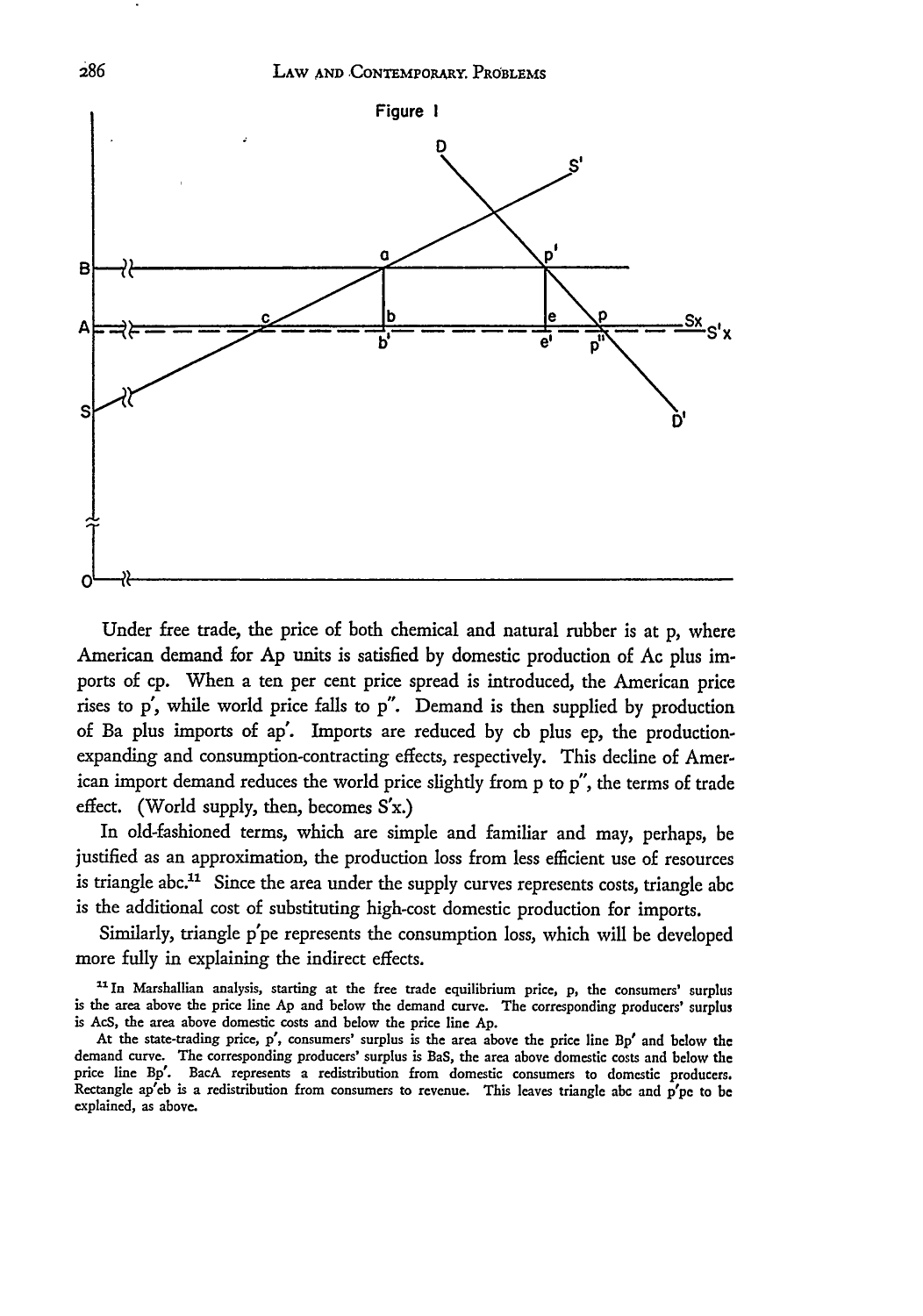Rectangle ap'e'b' is the revenue effect, the upper part of which is paid by domestic consumers, while the lower part, bee'b', is paid by foreign producers.

The production and consumption losses, abc and p'pe, respectively, will be greater, the greater the increase in price and the more sensitive are domestic production and consumption to price. On the other hand, the revenue effect will be greater, the larger the surviving volume of imports---that is, the steeper the domestic supply and demand curves.

American rubber manufacturers, faced with a ten per cent increase in the raw materials costs, would no longer stand on an equal footing with foreign manufacturers in the race for export markets. The disadvantage would restrict our exports and encourage imports of manufactured rubber products. Thus, American import demand for raw rubber would fall, owing to contraction of both domestic consumption and exports of American manufacturers. Consequently, the world price of natural rubber would decline enough to increase world consumption<sup>12</sup> of natural rubber correspondingly. Since the United States is, in fact, an important exporter of rubber products, as well as a large importer of natural rubber, the terms of trade effect is likely to be significant.

This graphic treatment is, of course, subject to all the assumptions appropriate to partial equilibrium analysis:

- (i) Since the analysis is concerned with economic efficiency, it gives no weight to redistribution effects between consumers and producers, between factors of production, or between countries.
- (2) The production effect is slightly overstated if, for example, the supply curve for natural rubber shifts owing to the effect of diminishing returns on factor costs. The analysis assumes constant factor costs.
- **(3)** The indirect effects on trade require similar analysis and may show either gains or losses.
- (4) Finally, no account is taken here of the possibility of dynamic income effects nor of imperfections owing to domestic monopoly.

In sum, the direct effect of the above price changes is to stimulate American production of chemical rubber by restricting domestic consumption of natural rubber. But the indirect effect on foreign trade in manufactured rubber products works in the opposite direction. Domestic production for export would be restricted, and high-cost foreign production would expand because of an artificial advantage in raw material costs.

#### B. Indirect Effects

The indirect effect of higher American raw material costs on foreign trade in manufactured rubber products is shown graphically in figure two. D is the import

<sup>13</sup> And eventually to decrease world production, an adjustment not shown by this special case.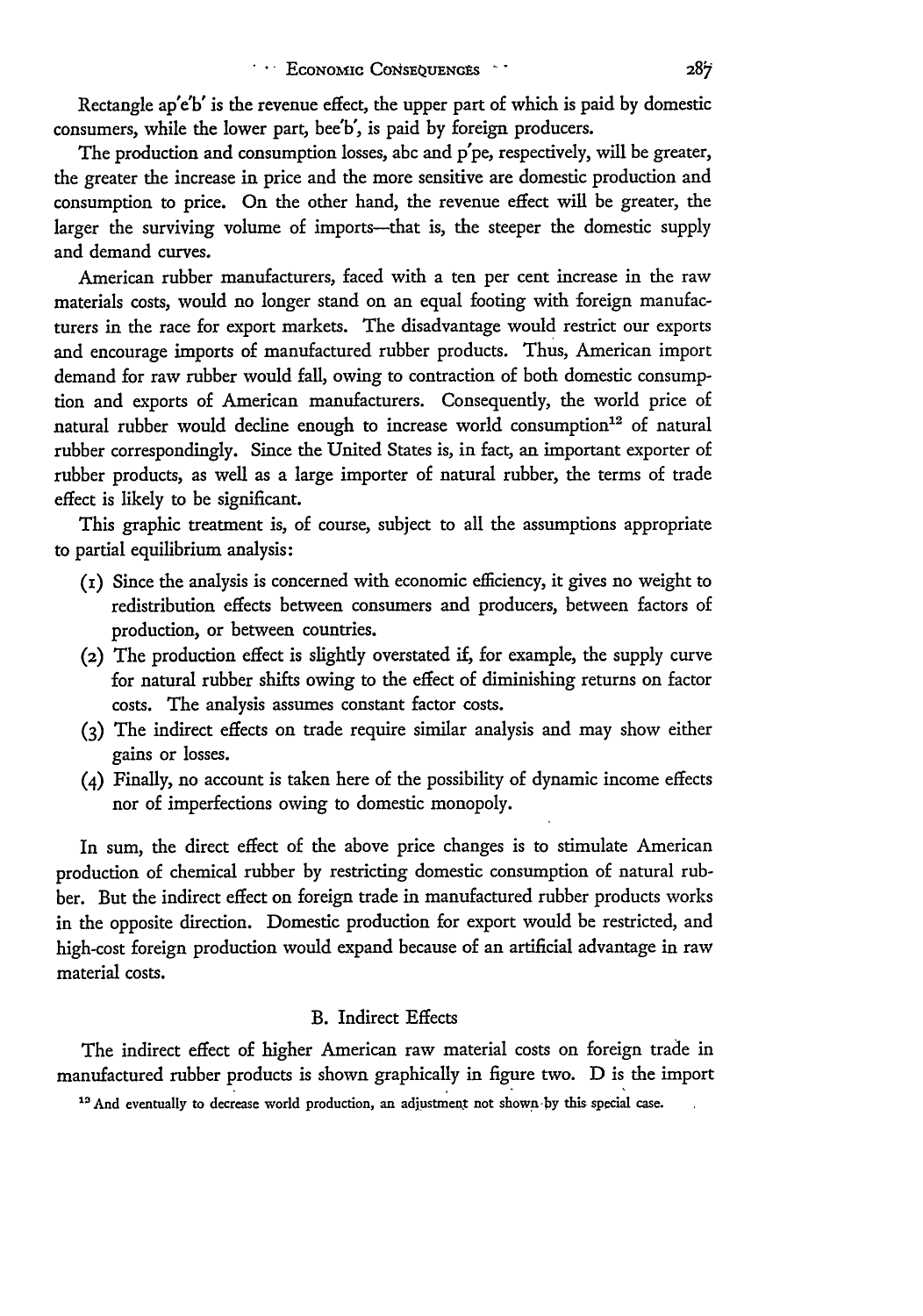

demand for rubber tires of a third country which does not produce tires. Sb is the British export supply, based on the international free-market cost of raw rubber.<sup>18</sup> Under this condition, it is convenient to assume that the American export supply curve, Sa, happens to coincide exactly with that of the British, so that total supply, Sa plus Sb, available to the importing third country is exactly double the supply offered by either exporting country. This does not affect the analysis and may make it easier to see at a glance that total export supply, Sa plus Sb, is flatter than the supply curve of either country-not because of any change in costs, but simply because the total reaction to price is the sum of the two separate reactions. The aggregate supply curve, Sa plus Sb, is obtained simply by adding the British and American exports (abscissae) corresponding to each price ordinate.

At the free-market cost of raw rubber, the same to both exporting countries, the third country's demand for imports of rubber tires is Ap, which is satisfied by imports of Ah from Britain plus equal imports of hp from the United States.

Introduction of higher American raw material costs shifts the American export supply curve up and to the left, as shown by the dotted line S'a. The terms of trade effect on the world price of natural rubber, already dealt with in figure one, shifts British export supply down to the right, as shown by the new supply curve, S'b. (Note that both horizontal and vertical scales in the diagram have been broken in

*<sup>&</sup>quot;* **in figure 2, Sb may equally be regarded as the domestic production of an importing country. The common case of a country which imports from several outside sources would require adding additional supply curves to the diagram for each country.**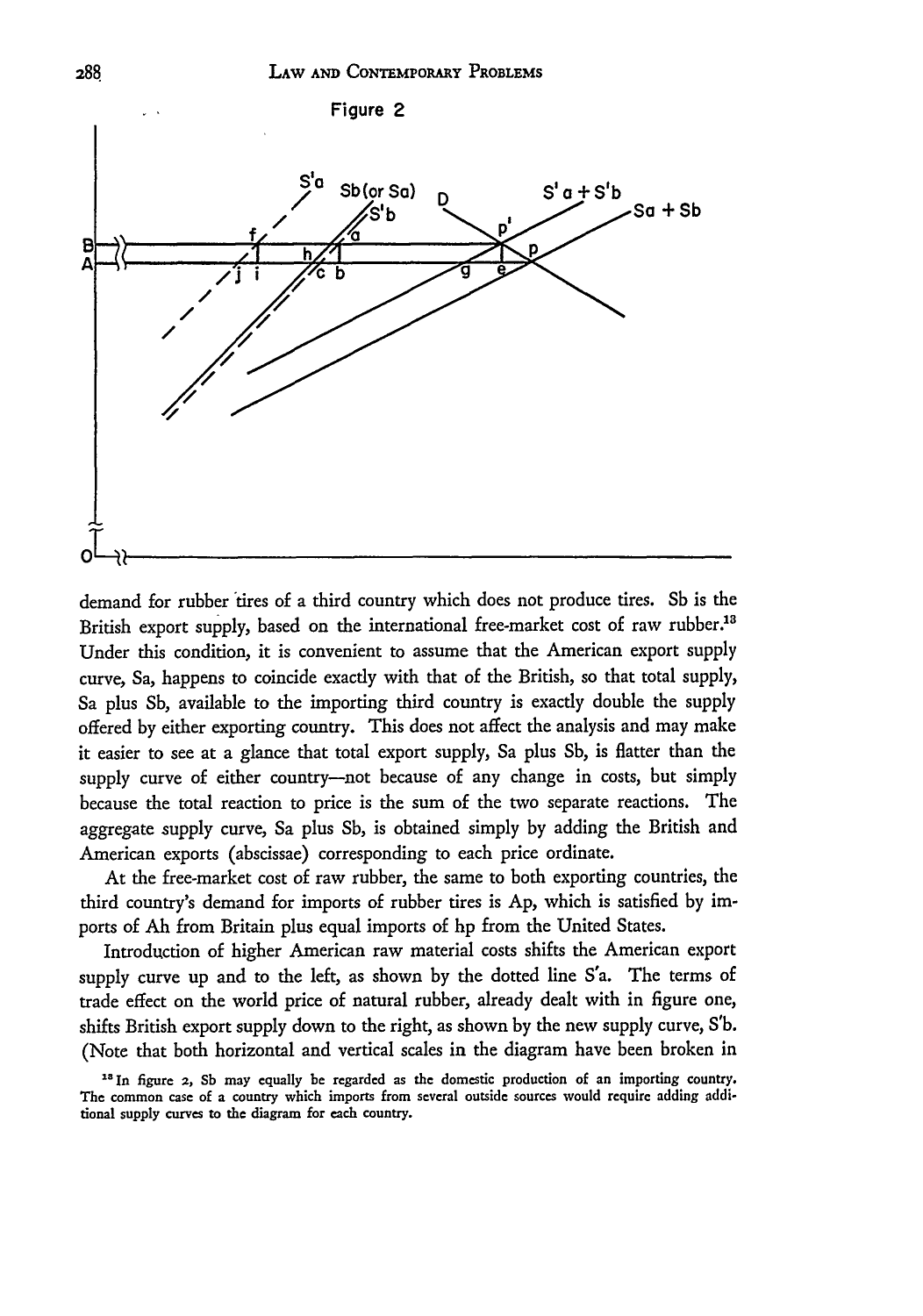order to enlarge the area which shows the effects of raw material prices on foreign trade in rubber tires.)

The new equilibrium price of tires is p', where third-country demand crosses the new aggregate supply curve, S'a plus S'b. Demand of Bp' is now satisfied by Ba imports from Britain plus ap' **(=** Bf) imports from the United States. Total imports are reduced by ep. But despite this, imports from Britain expand by hb, owing to the lower cost of natural rubber and the higher price of tires, hc and cb, respectively. Imports from America, on the other hand, contract by ih, equal to total trade contraction plus British export trade expansion, ep and hb, respectively.

Triangle **p'pg** is composed of the consumption effect plus the production effect, p'p and p'eg, respectively, of secondary trade contraction.<sup>14</sup> In addition, there are redistribution effects (i) between American and British producers, and **(2)** from third-country consumers to producers of both countries.

The consumption effect, p'pe, is part of the loss from distorting the pattern of final consumer choice by undertrading in natural rubber. The production effect, p'eg, may be decomposed into the additional cost of producing American and British exports, fij and abc, respectively. These losses are an elaboration of, not an addition to, the consumption loss in figure one. But trade contraction in figure two would involve additional losses if rubber tires were undertraded because of taxes or price discrimination. For in that case, the social cost of imports would be less than that of domestically produced substitutes. It must be remembered that trade contraction produces a net world loss and trade expansion produces a net world gain only if the marginal value of imports exceeds marginal cost, as in figure one.

Figure two, which shows the effect of discrimination in raw materials prices on the trade of finished products, is but an example. Formally, there are sixteen possibilities which may either expand or contract secondary trade. If state trading raises the domestic price of imports and lowers the foreign price, the indirect effects are to:

- (I) contract domestic exports of substitutes,
- (2) contract domestic imports of complements,
- **(3)** expand foreign exports of substitutes, and
- (4) expand foreign imports of complements.

<sup>14</sup> At the initial price, p, the consumers' surplus is the area above the price line, Ap, and below the demand curve. The corresponding producers' surplus is the area below Ap and above the aggregate supply curve, Sa plus **Sb.** At the new price, p', the consumers' surplus is reduced **by** Bp'pA. **Bp'gA** represents a redistribution from consumers to producers. Producers' surplus is now the area below **Bp'** and above the aggregate supply curve, S'a plus S'b. This leaves the triangle p'pg to be explained, as above.

The redistribution effect, Bp'gA, is composed of BacA plus BfjA, the redistribution from third-country consumers to British and American producers, respectively. In addition, American producers lose the surplus between S'a and Sa which is below the price line, Ap, while British producers gain the small surplus between Sb and **S'b** which is below Ap.